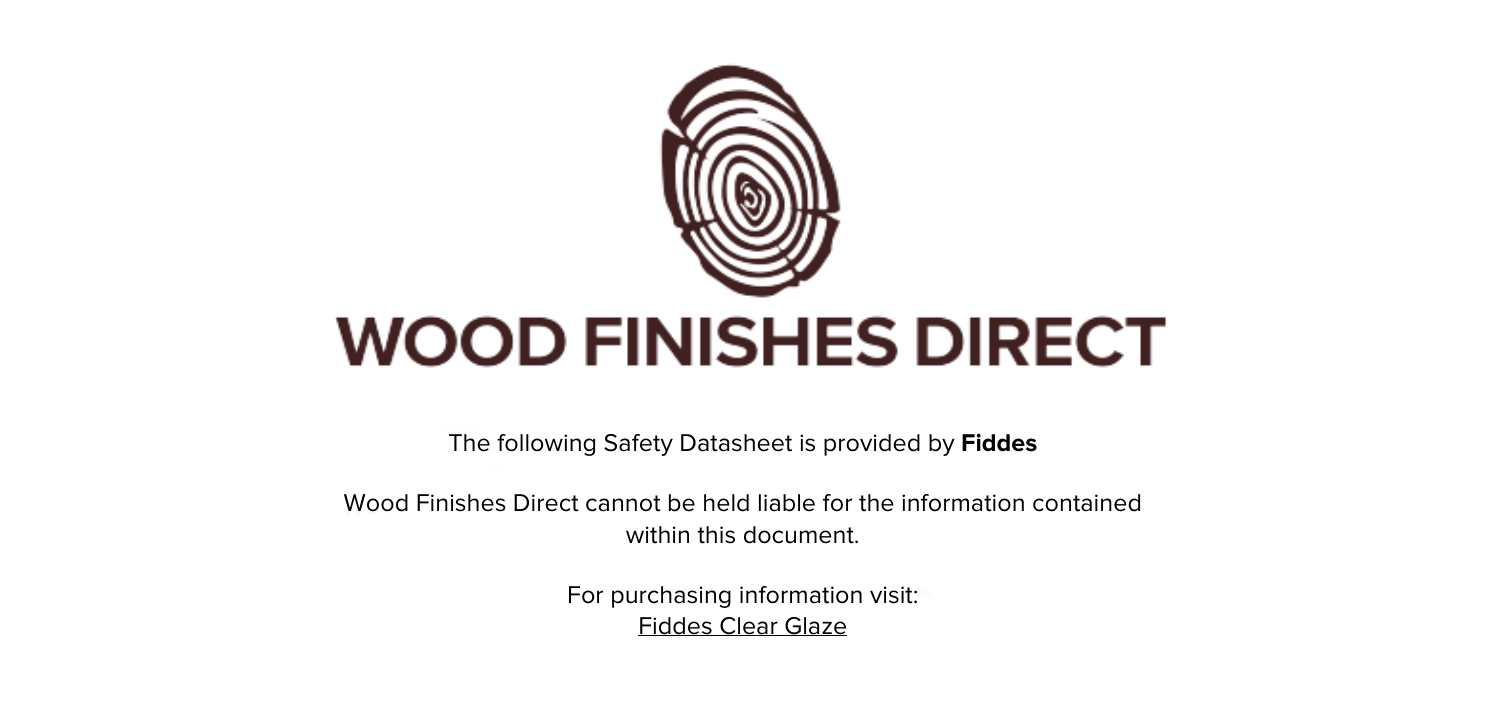

SAFETY DATA SHEET

Fiddes Clear Glaze

According to Regulation (EC) No 1907/2006, Annex II, as amended.Commission Regulation (EU) No 2015/830 of 28 May 2015.

| SECTION 1: Identification of the substance/mixture and of the company/undertaking |                                                                                                                                       |  |
|-----------------------------------------------------------------------------------|---------------------------------------------------------------------------------------------------------------------------------------|--|
| 1.1. Product identifier                                                           |                                                                                                                                       |  |
| <b>Product name</b>                                                               | <b>Fiddes Clear Glaze</b>                                                                                                             |  |
| Synonyms; trade names                                                             | Matt, Satin                                                                                                                           |  |
|                                                                                   | 1.2. Relevant identified uses of the substance or mixture and uses advised against                                                    |  |
| Uses advised against                                                              | No specific uses advised against are identified.                                                                                      |  |
| 1.3. Details of the supplier of the safety data sheet                             |                                                                                                                                       |  |
| Supplier                                                                          | Fiddes and son<br>Florence works, Brindley road, Cardiff. CF11 8TX<br>+44 (0) 2920 340323<br>+44 (0) 2920 343235<br>info@fiddes.co.uk |  |
| Manufacturer                                                                      | Fiddes and son<br>Florence works, Brindley road, Cardiff. CF11 8TX<br>+44 (0) 2920 340323<br>+44 (0) 2920 343235<br>info@fiddes.co.uk |  |
| 1.4. Emergency telephone number                                                   |                                                                                                                                       |  |
| <b>Emergency telephone</b>                                                        | Infotrac 1-352-323-3500                                                                                                               |  |
| National emergency telephone 02920 340323<br>number                               |                                                                                                                                       |  |
| <b>SECTION 2: Hazards identification</b>                                          |                                                                                                                                       |  |
| 2.1. Classification of the substance or mixture                                   |                                                                                                                                       |  |
| Classification (EC 1272/2008)                                                     |                                                                                                                                       |  |
| <b>Physical hazards</b>                                                           | Flam. Liq. 3 - H226                                                                                                                   |  |
| <b>Health hazards</b>                                                             | Resp. Sens. 1 - H334 STOT SE 3 - H336 Asp. Tox. 1 - H304                                                                              |  |
| <b>Environmental hazards</b>                                                      | Not Classified                                                                                                                        |  |
| 2.2. Label elements                                                               |                                                                                                                                       |  |
| Pictogram                                                                         |                                                                                                                                       |  |
| Signal word                                                                       | Danger                                                                                                                                |  |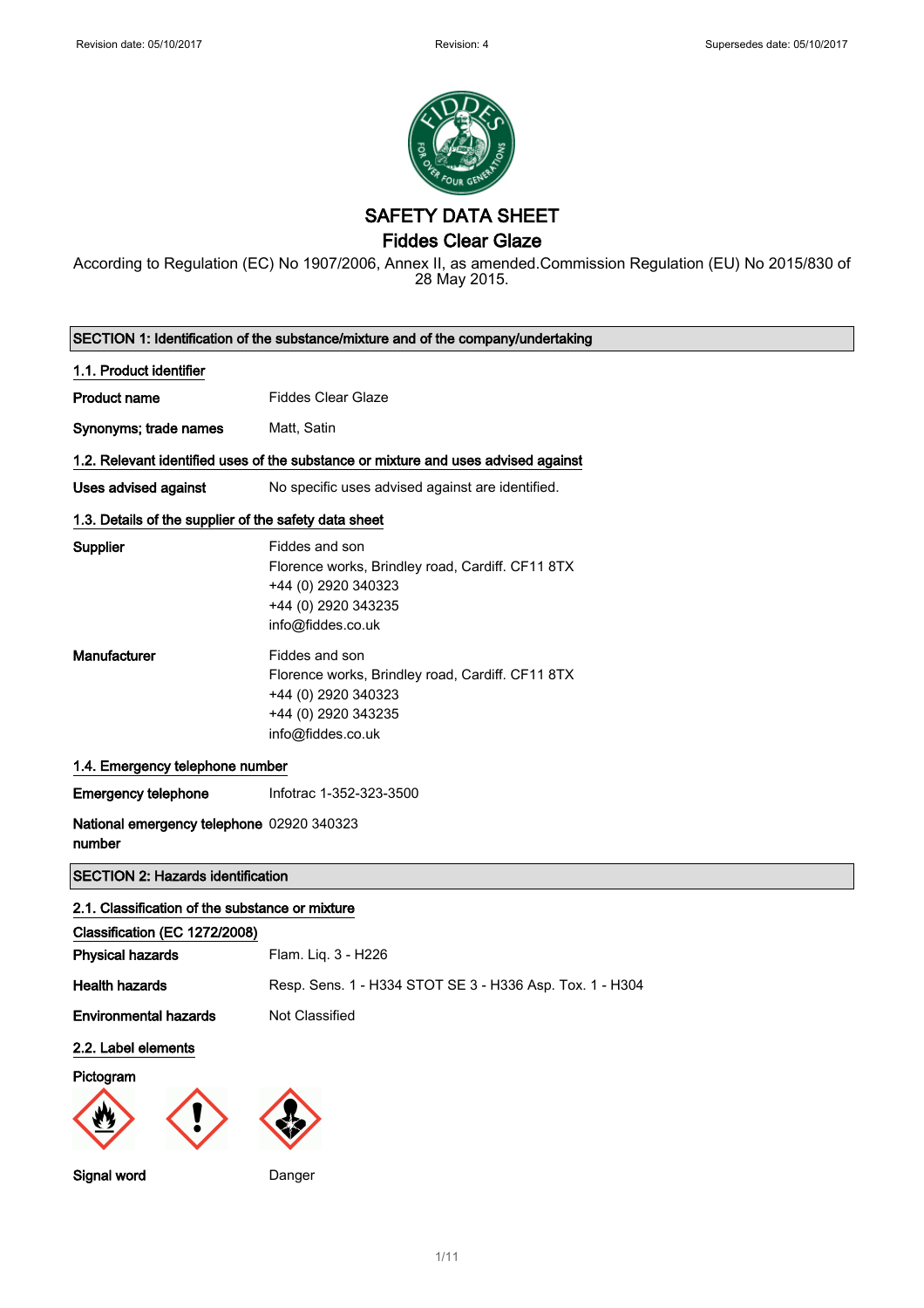| <b>Hazard statements</b>                  | H226 Flammable liquid and vapour.<br>H304 May be fatal if swallowed and enters airways.<br>H334 May cause allergy or asthma symptoms or breathing difficulties if inhaled.<br>H336 May cause drowsiness or dizziness.                                                                                                                                                                                                                                                                                                                                                                                                                                                                                                                                               |
|-------------------------------------------|---------------------------------------------------------------------------------------------------------------------------------------------------------------------------------------------------------------------------------------------------------------------------------------------------------------------------------------------------------------------------------------------------------------------------------------------------------------------------------------------------------------------------------------------------------------------------------------------------------------------------------------------------------------------------------------------------------------------------------------------------------------------|
| <b>Precautionary statements</b>           | P210 Keep away from heat, hot surfaces, sparks, open flames and other ignition sources. No<br>smoking.<br>P261 Avoid breathing vapour/ spray.<br>P280 Wear protective gloves/ protective clothing/ eye protection/ face protection.<br>P301+P310 IF SWALLOWED: Immediately call a POISON CENTER/ doctor.<br>P303+P361+P353 IF ON SKIN (or hair): Take off immediately all contaminated clothing.<br>Rinse skin with water/ shower.<br>P304+P340 IF INHALED: Remove person to fresh air and keep comfortable for breathing.<br>P370+P378 In case of fire: Use foam, carbon dioxide, dry powder or water fog to extinguish.<br>P403+P235 Store in a well-ventilated place. Keep cool.<br>P501 Dispose of contents/ container in accordance with national regulations. |
| Contains                                  | Hydrocarbons, C9-11, n-alkanes, isoalkanes, cylics, <2% aromatics, Amorphous silica, Cobalt<br>Zirconium Carboxylate                                                                                                                                                                                                                                                                                                                                                                                                                                                                                                                                                                                                                                                |
| Supplementary precautionary<br>statements | P233 Keep container tightly closed.<br>P284 [In case of inadequate ventilation] wear respiratory protection.<br>P342+P311 If experiencing respiratory symptoms: Call a POISON CENTER/ doctor.<br>P405 Store locked up.                                                                                                                                                                                                                                                                                                                                                                                                                                                                                                                                              |

## 2.3. Other hazards

This product does not contain any substances classified as PBT or vPvB.

## SECTION 3: Composition/information on ingredients

| 3.2. Mixtures                                                        |                      |                                                      |  |
|----------------------------------------------------------------------|----------------------|------------------------------------------------------|--|
| Hydrocarbons, C9-11, n-alkanes, isoalkanes, cylics, <2%<br>aromatics |                      | 30-60%                                               |  |
| CAS number: 64742-48-9                                               | EC number: 919-857-5 | REACH registration number: 01-<br>2119463258-33-0009 |  |
| Classification                                                       |                      |                                                      |  |
| Flam. Liq. 3 - H226                                                  |                      |                                                      |  |
| STOT SE 3 - H336                                                     |                      |                                                      |  |
| Asp. Tox. 1 - H304                                                   |                      |                                                      |  |
| Amorphous silica                                                     |                      | $1 - 5%$                                             |  |
| $CAS$ number: $-$                                                    |                      |                                                      |  |
| Classification<br>Eye Irrit. 2 - H319                                |                      |                                                      |  |
| Resp. Sens. 1B - H334                                                |                      |                                                      |  |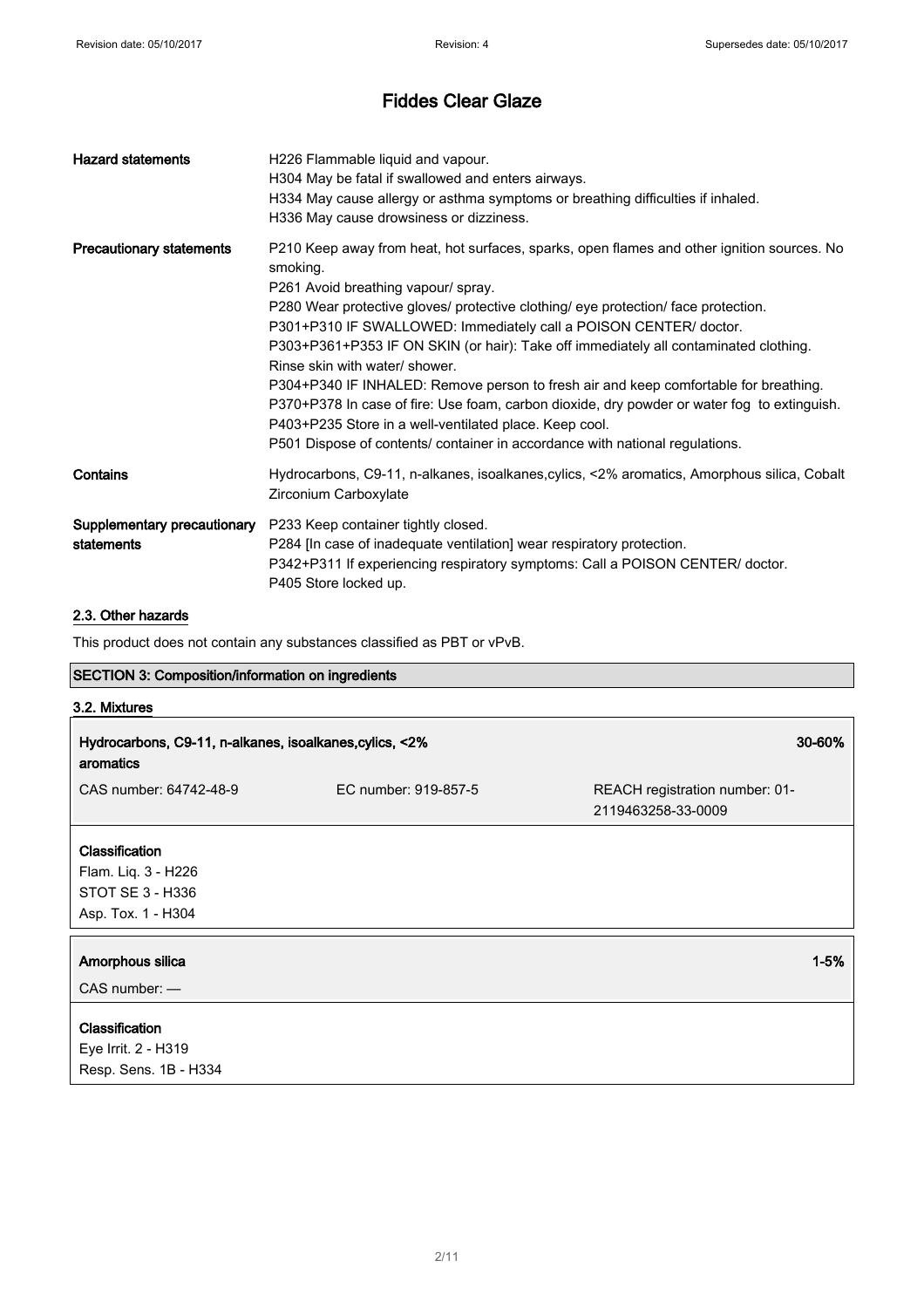| <b>Cobalt Zirconium Carboxylate</b><br>CAS number: -                                   | $1 - 5%$                                                                                                                                                                                                                                                                                                                                                                                                                                                                                                                                                                                      |
|----------------------------------------------------------------------------------------|-----------------------------------------------------------------------------------------------------------------------------------------------------------------------------------------------------------------------------------------------------------------------------------------------------------------------------------------------------------------------------------------------------------------------------------------------------------------------------------------------------------------------------------------------------------------------------------------------|
| Classification<br>Skin Irrit. 2 - H315<br>Eye Irrit. 2 - H319<br>Resp. Sens. 1A - H334 |                                                                                                                                                                                                                                                                                                                                                                                                                                                                                                                                                                                               |
|                                                                                        | The Full Text for all R-Phrases and Hazard Statements are Displayed in Section 16.                                                                                                                                                                                                                                                                                                                                                                                                                                                                                                            |
| <b>SECTION 4: First aid measures</b>                                                   |                                                                                                                                                                                                                                                                                                                                                                                                                                                                                                                                                                                               |
| 4.1. Description of first aid measures                                                 |                                                                                                                                                                                                                                                                                                                                                                                                                                                                                                                                                                                               |
| <b>General information</b>                                                             | Get medical attention if any discomfort continues. Show this Safety Data Sheet to the medical<br>personnel.                                                                                                                                                                                                                                                                                                                                                                                                                                                                                   |
| Inhalation                                                                             | Move affected person to fresh air and keep warm and at rest in a position comfortable for<br>breathing. Maintain an open airway. Loosen tight clothing such as collar, tie or belt. When<br>breathing is difficult, properly trained personnel may assist affected person by administering<br>oxygen. Get medical attention. Place unconscious person on their side in the recovery<br>position and ensure breathing can take place. In the event of any sensitisation symptoms<br>developing, ensure further exposure is avoided.                                                            |
| Ingestion                                                                              | Rinse mouth thoroughly with water. Give a few small glasses of water or milk to drink. Stop if<br>the affected person feels sick as vomiting may be dangerous. Never give anything by mouth<br>to an unconscious person. Place unconscious person on their side in the recovery position<br>and ensure breathing can take place. Keep affected person under observation. Get medical<br>attention if symptoms are severe or persist. Do not induce vomiting. If vomiting occurs, the<br>head should be kept low so that vomit does not enter the lungs. Get medical attention<br>immediately. |
| <b>Skin contact</b>                                                                    | Rinse with water.                                                                                                                                                                                                                                                                                                                                                                                                                                                                                                                                                                             |
| Eye contact                                                                            | Remove any contact lenses and open eyelids wide apart. Rinse with water. Get medical<br>attention if any discomfort continues.                                                                                                                                                                                                                                                                                                                                                                                                                                                                |
| <b>Protection of first aiders</b>                                                      | First aid personnel should wear appropriate protective equipment during any rescue.                                                                                                                                                                                                                                                                                                                                                                                                                                                                                                           |
|                                                                                        | 4.2. Most important symptoms and effects, both acute and delayed                                                                                                                                                                                                                                                                                                                                                                                                                                                                                                                              |
| <b>General information</b>                                                             | The severity of the symptoms described will vary dependent on the concentration and the<br>length of exposure.                                                                                                                                                                                                                                                                                                                                                                                                                                                                                |
| Inhalation                                                                             | May cause sensitisation or allergic reactions in sensitive individuals. A single exposure may<br>cause the following adverse effects: Headache. Nausea, vomiting. Central nervous system<br>depression. Drowsiness, dizziness, disorientation, vertigo. Narcotic effect.                                                                                                                                                                                                                                                                                                                      |
| Ingestion                                                                              | Aspiration hazard if swallowed. Entry into the lungs following ingestion or vomiting may cause<br>chemical pneumonitis.                                                                                                                                                                                                                                                                                                                                                                                                                                                                       |
| Skin contact                                                                           | No specific symptoms known.                                                                                                                                                                                                                                                                                                                                                                                                                                                                                                                                                                   |
| Eye contact                                                                            | No specific symptoms known. May be slightly irritating to eyes.                                                                                                                                                                                                                                                                                                                                                                                                                                                                                                                               |
|                                                                                        | 4.3. Indication of any immediate medical attention and special treatment needed                                                                                                                                                                                                                                                                                                                                                                                                                                                                                                               |
| Notes for the doctor                                                                   | Treat symptomatically. May cause sensitisation or allergic reactions in sensitive individuals.                                                                                                                                                                                                                                                                                                                                                                                                                                                                                                |
| <b>SECTION 5: Firefighting measures</b>                                                |                                                                                                                                                                                                                                                                                                                                                                                                                                                                                                                                                                                               |

## 5.1. Extinguishing media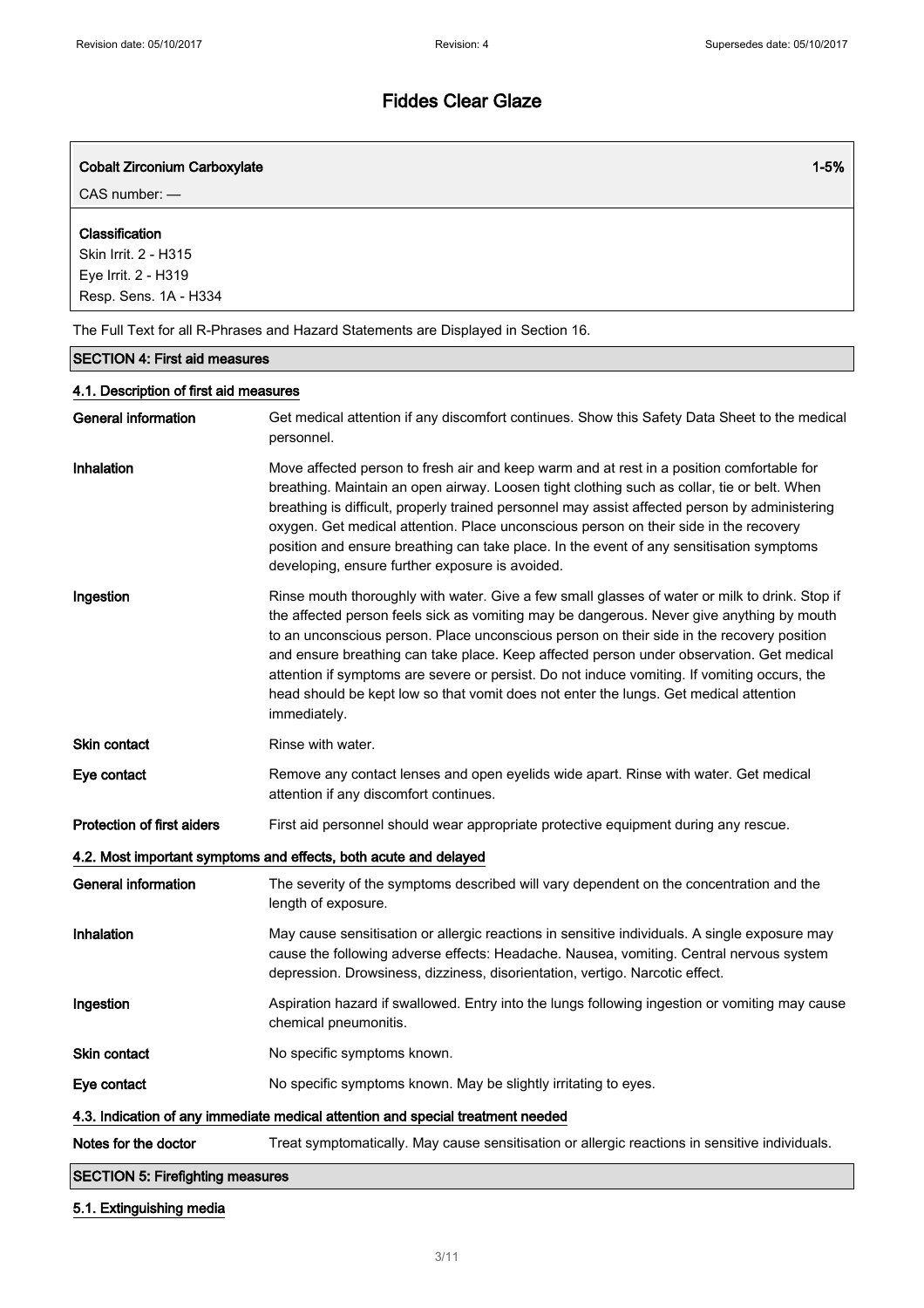| Suitable extinguishing media                               | The product is flammable. Extinguish with alcohol-resistant foam, carbon dioxide, dry powder<br>or water fog. Use fire-extinguishing media suitable for the surrounding fire.                                                                                                                                                                                                                                                                                                                                                                                                                                                                                 |  |
|------------------------------------------------------------|---------------------------------------------------------------------------------------------------------------------------------------------------------------------------------------------------------------------------------------------------------------------------------------------------------------------------------------------------------------------------------------------------------------------------------------------------------------------------------------------------------------------------------------------------------------------------------------------------------------------------------------------------------------|--|
| Unsuitable extinguishing<br>media                          | Do not use water jet as an extinguisher, as this will spread the fire.                                                                                                                                                                                                                                                                                                                                                                                                                                                                                                                                                                                        |  |
| 5.2. Special hazards arising from the substance or mixture |                                                                                                                                                                                                                                                                                                                                                                                                                                                                                                                                                                                                                                                               |  |
| Specific hazards                                           | Containers can burst violently or explode when heated, due to excessive pressure build-up.<br>Flammable liquid and vapour. Vapours may be ignited by a spark, a hot surface or an ember.<br>Vapours may form explosive mixtures with air. Fire-water run-off in sewers may create fire or<br>explosion hazard.                                                                                                                                                                                                                                                                                                                                                |  |
| Hazardous combustion<br>products                           | Thermal decomposition or combustion products may include the following substances:<br>Harmful gases or vapours.                                                                                                                                                                                                                                                                                                                                                                                                                                                                                                                                               |  |
| 5.3. Advice for firefighters                               |                                                                                                                                                                                                                                                                                                                                                                                                                                                                                                                                                                                                                                                               |  |
| Protective actions during<br>firefighting                  | Avoid breathing fire gases or vapours. Evacuate area. Keep upwind to avoid inhalation of<br>gases, vapours, fumes and smoke. Ventilate closed spaces before entering them. Cool<br>containers exposed to heat with water spray and remove them from the fire area if it can be<br>done without risk. Cool containers exposed to flames with water until well after the fire is out.<br>If a leak or spill has not ignited, use water spray to disperse vapours and protect men stopping<br>the leak. Control run-off water by containing and keeping it out of sewers and watercourses. If<br>risk of water pollution occurs, notify appropriate authorities. |  |
| Special protective equipment<br>for firefighters           | Wear positive-pressure self-contained breathing apparatus (SCBA) and appropriate protective<br>clothing. Firefighter's clothing conforming to European standard EN469 (including helmets,<br>protective boots and gloves) will provide a basic level of protection for chemical incidents.                                                                                                                                                                                                                                                                                                                                                                    |  |

SECTION 6: Accidental release measures

#### 6.1. Personal precautions, protective equipment and emergency procedures

Personal precautions Wear protective clothing as described in Section 8 of this safety data sheet. No action shall be taken without appropriate training or involving any personal risk. Do not touch or walk into spilled material. Evacuate area. Provide adequate ventilation. No smoking, sparks, flames or other sources of ignition near spillage. Promptly remove any clothing that becomes contaminated. Avoid inhalation of vapours and spray/mists. Use suitable respiratory protection if ventilation is inadequate.

#### 6.2. Environmental precautions

Environmental precautions Avoid discharge into drains or watercourses or onto the ground.

## 6.3. Methods and material for containment and cleaning up

Methods for cleaning up Wear protective clothing as described in Section 8 of this safety data sheet. Clear up spills immediately and dispose of waste safely. Eliminate all ignition sources if safe to do so. No smoking, sparks, flames or other sources of ignition near spillage. Do not allow material to enter confined spaces, due to the risk of explosion. Absorb small quantities with paper towels and evaporate in a safe place. Once evaporation is complete, place paper in a suitable waste disposal container and seal securely. Large Spillages: If the product is soluble in water, dilute the spillage with water and mop it up. Alternatively, or if it is not water-soluble, absorb the spillage with an inert, dry material and place it in a suitable waste disposal container. The contaminated absorbent may pose the same hazard as the spilled material. Label the containers containing waste and contaminated materials and remove from the area as soon as possible. Flush contaminated area with plenty of water. Wash thoroughly after dealing with a spillage. For waste disposal, see Section 13.

#### 6.4. Reference to other sections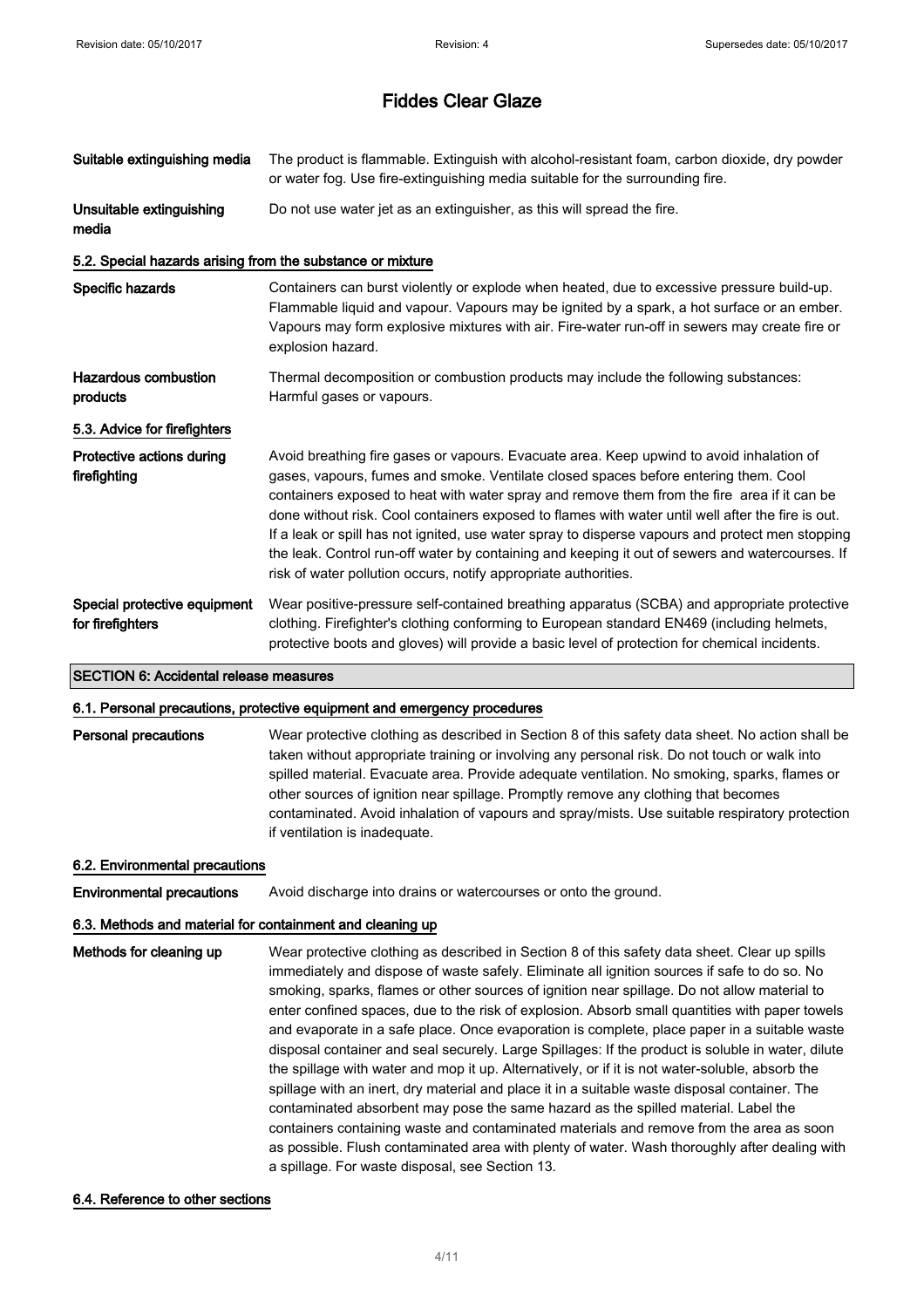# Reference to other sections For personal protection, see Section 8. See Section 11 for additional information on health hazards. See Section 12 for additional information on ecological hazards. For waste disposal, see Section 13. SECTION 7: Handling and storage 7.1. Precautions for safe handling Usage precautions Read and follow manufacturer's recommendations. Wear protective clothing as described in Section 8 of this safety data sheet. Keep away from food, drink and animal feeding stuffs. Handle all packages and containers carefully to minimise spills. Keep container tightly sealed when not in use. Avoid the formation of mists. The product is flammable. Keep away from heat, hot surfaces, sparks, open flames and other ignition sources. No smoking. Do not handle until all safety precautions have been read and understood. Do not handle broken packages without protective equipment. Do not reuse empty containers. Advice on general occupational hygiene Wash promptly if skin becomes contaminated. Take off contaminated clothing. Wash contaminated clothing before reuse. 7.2. Conditions for safe storage, including any incompatibilities Storage precautions Store away from incompatible materials (see Section 10). Store locked up. Keep away from oxidising materials, heat and flames. Keep only in the original container. Keep container tightly closed, in a cool, well ventilated place. Keep containers upright. Protect containers from damage. Storage class Flammable liquid storage. 7.3. Specific end use(s) Specific end use(s) The identified uses for this product are detailed in Section 1.2. SECTION 8: Exposure Controls/personal protection 8.1. Control parameters 8.2. Exposure controls Protective equipment Appropriate engineering controls Provide adequate general and local exhaust ventilation. Ensure the ventilation system is regularly maintained and tested. Good general ventilation should be adequate to control worker exposure to airborne contaminants. Observe any occupational exposure limits for the product or ingredients. Eye/face protection Unless the assessment indicates a higher degree of protection is required, the following protection should be worn: Tight-fitting safety glasses. Hand protection **It is recommended that chemical-resistant**, impervious gloves are worn. Other skin and body protection Wear appropriate clothing to prevent repeated or prolonged skin contact.

Hygiene measures Wash after use and before eating, smoking and using the toilet. Do not eat, drink or smoke when using this product.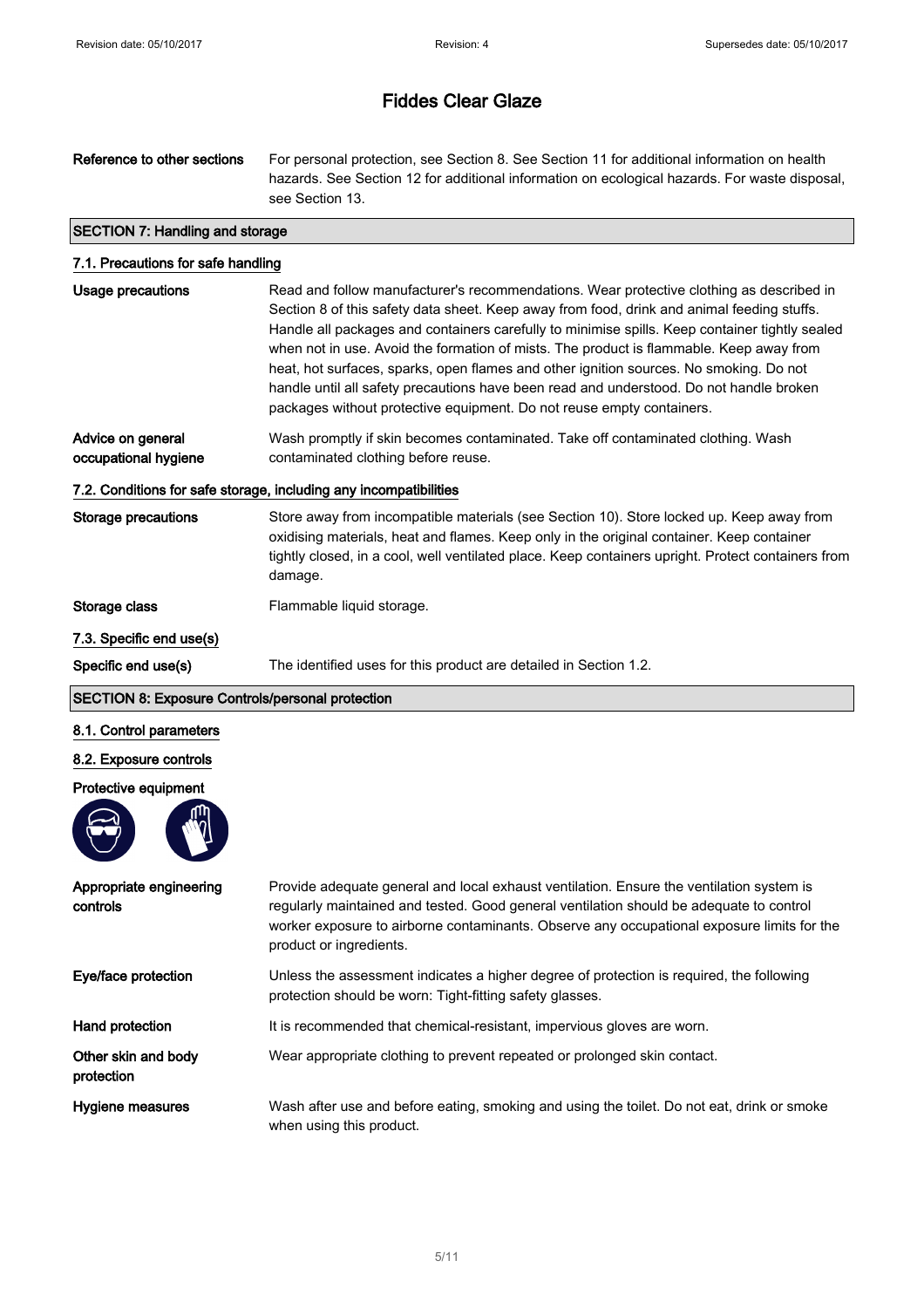| Respiratory protection                    | Ensure all respiratory protective equipment is suitable for its intended use and is 'CE'-marked.<br>Check that the respirator fits tightly and the filter is changed regularly. Gas and combination<br>filter cartridges should comply with European Standard EN14387. Full face mask respirators<br>with replaceable filter cartridges should comply with European Standard EN136. Half mask<br>and quarter mask respirators with replaceable filter cartridges should comply with European<br>Standard EN140. |
|-------------------------------------------|-----------------------------------------------------------------------------------------------------------------------------------------------------------------------------------------------------------------------------------------------------------------------------------------------------------------------------------------------------------------------------------------------------------------------------------------------------------------------------------------------------------------|
| <b>Environmental exposure</b><br>controls | Keep container tightly sealed when not in use. Emissions from ventilation or work process<br>equipment should be checked to ensure they comply with the requirements of environmental<br>protection legislation. In some cases, fume scrubbers, filters or engineering modifications to<br>the process equipment will be necessary to reduce emissions to acceptable levels.                                                                                                                                    |

## SECTION 9: Physical and Chemical Properties

| 9.1. Information on basic physical and chemical properties |                                                                                                                                                                                                                  |
|------------------------------------------------------------|------------------------------------------------------------------------------------------------------------------------------------------------------------------------------------------------------------------|
| Appearance                                                 | Liquid.                                                                                                                                                                                                          |
| Colour                                                     | Amber.                                                                                                                                                                                                           |
| Odour                                                      | Characteristic.                                                                                                                                                                                                  |
| <b>Odour threshold</b>                                     | No information available.                                                                                                                                                                                        |
| рH                                                         | Not applicable.                                                                                                                                                                                                  |
| Initial boiling point and range                            | $>140^{\circ}$ C                                                                                                                                                                                                 |
| Flash point                                                | 42°C CC (Closed cup).                                                                                                                                                                                            |
| <b>Evaporation rate</b>                                    | No information available.                                                                                                                                                                                        |
| Upper/lower flammability or<br>explosive limits            | No information available.                                                                                                                                                                                        |
| <b>Relative density</b>                                    | 0.88 gm/lt @ 20 $^{\circ}$ C/ $^{\circ}$ F                                                                                                                                                                       |
| Solubility(ies)                                            | Miscible with the following materials: Aromatic solvents. Hydrocarbons.                                                                                                                                          |
| Auto-ignition temperature                                  | No information available.                                                                                                                                                                                        |
| Viscosity                                                  | 60-70 s @ 20°C                                                                                                                                                                                                   |
| 9.2. Other information                                     |                                                                                                                                                                                                                  |
| <b>SECTION 10: Stability and reactivity</b>                |                                                                                                                                                                                                                  |
| 10.1. Reactivity                                           |                                                                                                                                                                                                                  |
| <b>Reactivity</b>                                          | See the other subsections of this section for further details.                                                                                                                                                   |
| 10.2. Chemical stability                                   |                                                                                                                                                                                                                  |
| <b>Stability</b>                                           | Stable at normal ambient temperatures and when used as recommended. Stable under the<br>prescribed storage conditions.                                                                                           |
| 10.3. Possibility of hazardous reactions                   |                                                                                                                                                                                                                  |
| Possibility of hazardous<br>reactions                      | The following materials may react strongly with the product: Oxidising agents.                                                                                                                                   |
| 10.4. Conditions to avoid                                  |                                                                                                                                                                                                                  |
| <b>Conditions to avoid</b>                                 | Avoid heat, flames and other sources of ignition. Containers can burst violently or explode<br>when heated, due to excessive pressure build-up. Static electricity and formation of sparks<br>must be prevented. |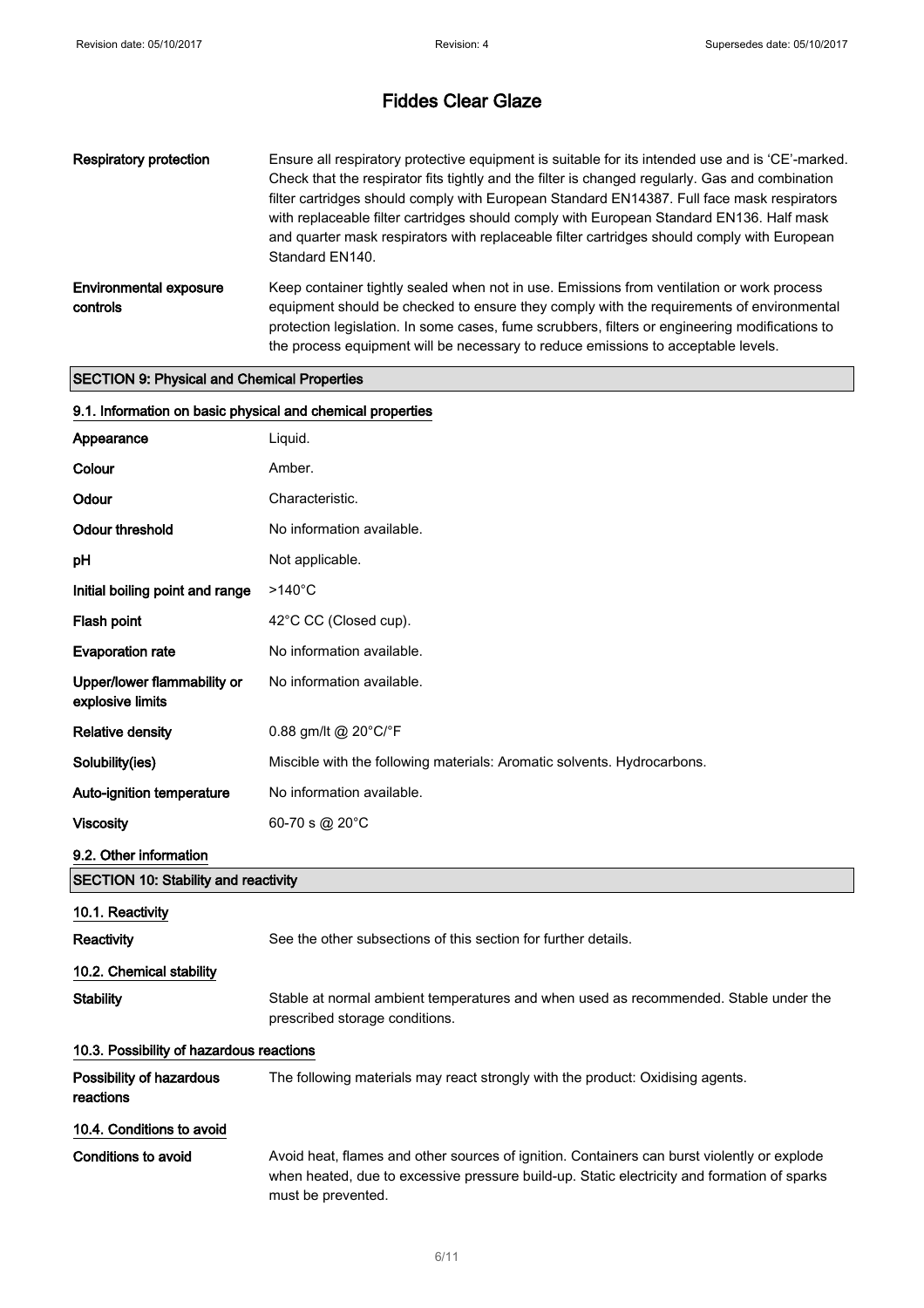#### 10.5. Incompatible materials

Materials to avoid **Materials to avoid** Oxidising materials. Acids - oxidising.

#### 10.6. Hazardous decomposition products

Hazardous decomposition products Does not decompose when used and stored as recommended. Thermal decomposition or combustion products may include the following substances: Harmful gases or vapours.

## SECTION 11: Toxicological information

| 11.1. Information on toxicological effects         |                                                                                                                                                            |
|----------------------------------------------------|------------------------------------------------------------------------------------------------------------------------------------------------------------|
| Acute toxicity - oral                              |                                                                                                                                                            |
| Notes (oral LD <sub>50</sub> )                     | Based on available data the classification criteria are not met.                                                                                           |
| Acute toxicity - dermal                            |                                                                                                                                                            |
| Notes (dermal LD <sub>50</sub> )                   | Based on available data the classification criteria are not met.                                                                                           |
| Acute toxicity - inhalation                        |                                                                                                                                                            |
| Notes (inhalation LC <sub>50</sub> )               | Based on available data the classification criteria are not met.                                                                                           |
| Skin corrosion/irritation                          |                                                                                                                                                            |
| Animal data                                        | Based on available data the classification criteria are not met.                                                                                           |
| Serious eye damage/irritation                      |                                                                                                                                                            |
| Serious eye damage/irritation                      | Based on available data the classification criteria are not met.                                                                                           |
| <b>Respiratory sensitisation</b>                   |                                                                                                                                                            |
| Respiratory sensitisation                          | There is evidence that the product can cause respiratory hypersensitivity.                                                                                 |
| <b>Skin sensitisation</b>                          |                                                                                                                                                            |
| <b>Skin sensitisation</b>                          | Based on available data the classification criteria are not met.                                                                                           |
| Germ cell mutagenicity                             |                                                                                                                                                            |
| Genotoxicity - in vitro                            | Based on available data the classification criteria are not met.                                                                                           |
| Carcinogenicity                                    |                                                                                                                                                            |
| Carcinogenicity                                    | Based on available data the classification criteria are not met.                                                                                           |
| <b>IARC carcinogenicity</b>                        | None of the ingredients are listed or exempt.                                                                                                              |
| Reproductive toxicity                              |                                                                                                                                                            |
| Reproductive toxicity - fertility                  | Based on available data the classification criteria are not met.                                                                                           |
| Reproductive toxicity -<br>development             | Based on available data the classification criteria are not met.                                                                                           |
| Specific target organ toxicity - single exposure   |                                                                                                                                                            |
| STOT - single exposure                             | STOT SE 3 - H336 May cause drowsiness or dizziness.                                                                                                        |
| Target organs                                      | Central nervous system                                                                                                                                     |
| Specific target organ toxicity - repeated exposure |                                                                                                                                                            |
| STOT - repeated exposure                           | Not classified as a specific target organ toxicant after repeated exposure.                                                                                |
| <b>Aspiration hazard</b>                           |                                                                                                                                                            |
| <b>Aspiration hazard</b>                           | Asp. Tox. 1 - H304 May be fatal if swallowed and enters airways. Pneumonia may be the<br>result if vomited material containing solvents reaches the lungs. |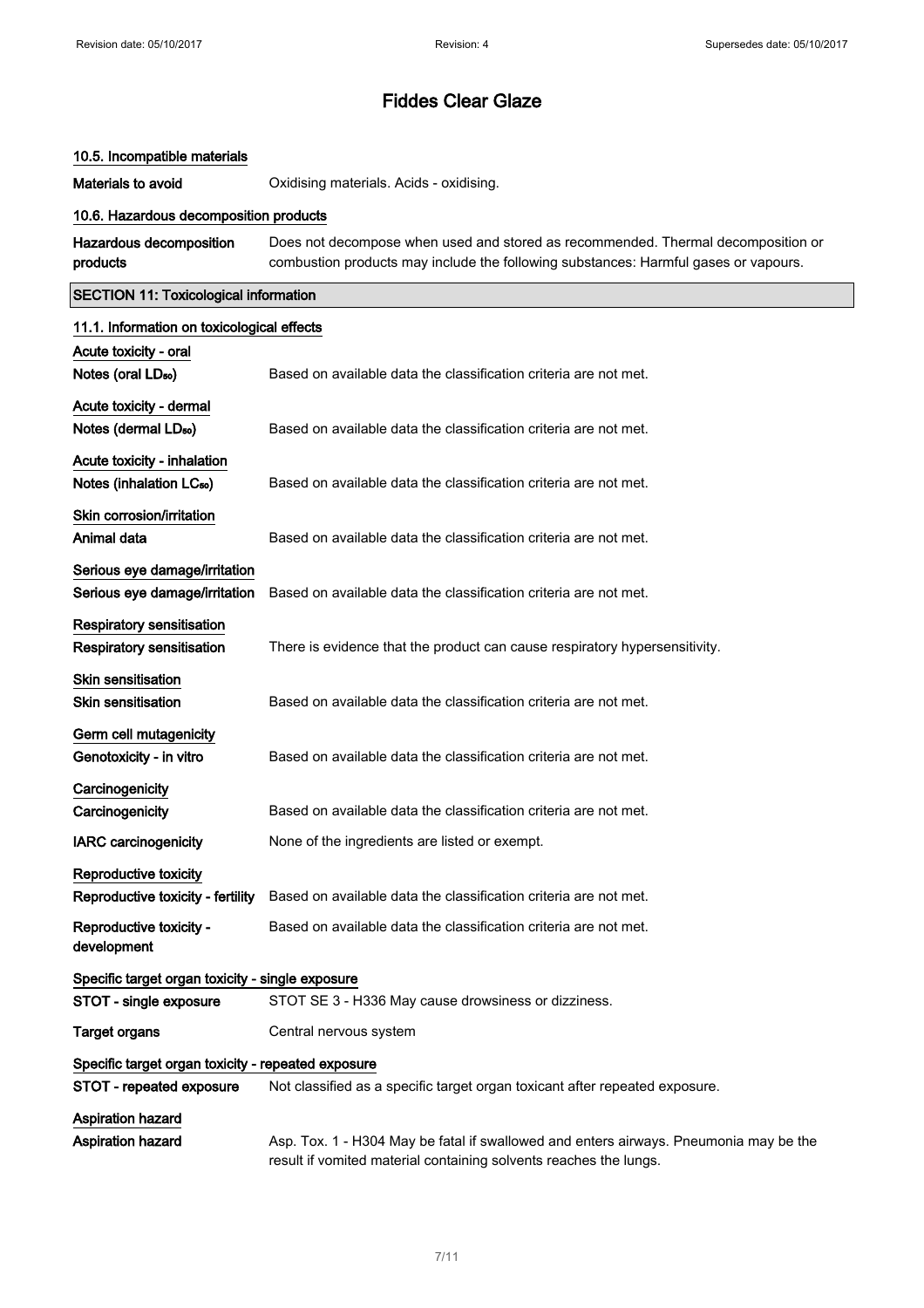| <b>General information</b>                 | The severity of the symptoms described will vary dependent on the concentration and the<br>length of exposure.                                                                                                                                                                                                                                                                                                                                                                                                            |  |
|--------------------------------------------|---------------------------------------------------------------------------------------------------------------------------------------------------------------------------------------------------------------------------------------------------------------------------------------------------------------------------------------------------------------------------------------------------------------------------------------------------------------------------------------------------------------------------|--|
| Inhalation                                 | May cause sensitisation or allergic reactions in sensitive individuals. A single exposure may<br>cause the following adverse effects: Headache. Nausea, vomiting. Central nervous system<br>depression. Drowsiness, dizziness, disorientation, vertigo. Narcotic effect.                                                                                                                                                                                                                                                  |  |
| Ingestion                                  | Aspiration hazard if swallowed. Entry into the lungs following ingestion or vomiting may cause<br>chemical pneumonitis.                                                                                                                                                                                                                                                                                                                                                                                                   |  |
| Skin contact                               | No specific symptoms known.                                                                                                                                                                                                                                                                                                                                                                                                                                                                                               |  |
| Eye contact                                | No specific symptoms known.                                                                                                                                                                                                                                                                                                                                                                                                                                                                                               |  |
| Route of entry                             | Ingestion Inhalation Skin and/or eye contact                                                                                                                                                                                                                                                                                                                                                                                                                                                                              |  |
| <b>Target organs</b>                       | Central nervous system                                                                                                                                                                                                                                                                                                                                                                                                                                                                                                    |  |
| <b>SECTION 12: Ecological Information</b>  |                                                                                                                                                                                                                                                                                                                                                                                                                                                                                                                           |  |
| Ecotoxicity                                | Not regarded as dangerous for the environment. However, large or frequent spills may have<br>hazardous effects on the environment.                                                                                                                                                                                                                                                                                                                                                                                        |  |
| 12.1. Toxicity                             |                                                                                                                                                                                                                                                                                                                                                                                                                                                                                                                           |  |
| <b>Toxicity</b>                            | Based on available data the classification criteria are not met.                                                                                                                                                                                                                                                                                                                                                                                                                                                          |  |
| 12.2. Persistence and degradability        |                                                                                                                                                                                                                                                                                                                                                                                                                                                                                                                           |  |
|                                            | Persistence and degradability The degradability of the product is not known.                                                                                                                                                                                                                                                                                                                                                                                                                                              |  |
| 12.3. Bioaccumulative potential            |                                                                                                                                                                                                                                                                                                                                                                                                                                                                                                                           |  |
| <b>Bioaccumulative potential</b>           | No data available on bioaccumulation.                                                                                                                                                                                                                                                                                                                                                                                                                                                                                     |  |
| 12.4. Mobility in soil                     |                                                                                                                                                                                                                                                                                                                                                                                                                                                                                                                           |  |
| <b>Mobility</b>                            | No data available.                                                                                                                                                                                                                                                                                                                                                                                                                                                                                                        |  |
| 12.5. Results of PBT and vPvB assessment   |                                                                                                                                                                                                                                                                                                                                                                                                                                                                                                                           |  |
| 12.6. Other adverse effects                |                                                                                                                                                                                                                                                                                                                                                                                                                                                                                                                           |  |
| Other adverse effects                      | None known.                                                                                                                                                                                                                                                                                                                                                                                                                                                                                                               |  |
| <b>SECTION 13: Disposal considerations</b> |                                                                                                                                                                                                                                                                                                                                                                                                                                                                                                                           |  |
| 13.1. Waste treatment methods              |                                                                                                                                                                                                                                                                                                                                                                                                                                                                                                                           |  |
| General information                        | The generation of waste should be minimised or avoided wherever possible. Reuse or recycle<br>products wherever possible. This material and its container must be disposed of in a safe<br>way. When handling waste, the safety precautions applying to handling of the product should<br>be considered. Care should be taken when handling emptied containers that have not been<br>thoroughly cleaned or rinsed out. Empty containers or liners may retain some product<br>residues and hence be potentially hazardous. |  |
| <b>Disposal methods</b>                    | Do not empty into drains. Dispose of surplus products and those that cannot be recycled via a<br>licensed waste disposal contractor. Waste, residues, empty containers, discarded work<br>clothes and contaminated cleaning materials should be collected in designated containers,<br>labelled with their contents. Incineration or landfill should only be considered when recycling is<br>not feasible.                                                                                                                |  |

SECTION 14: Transport information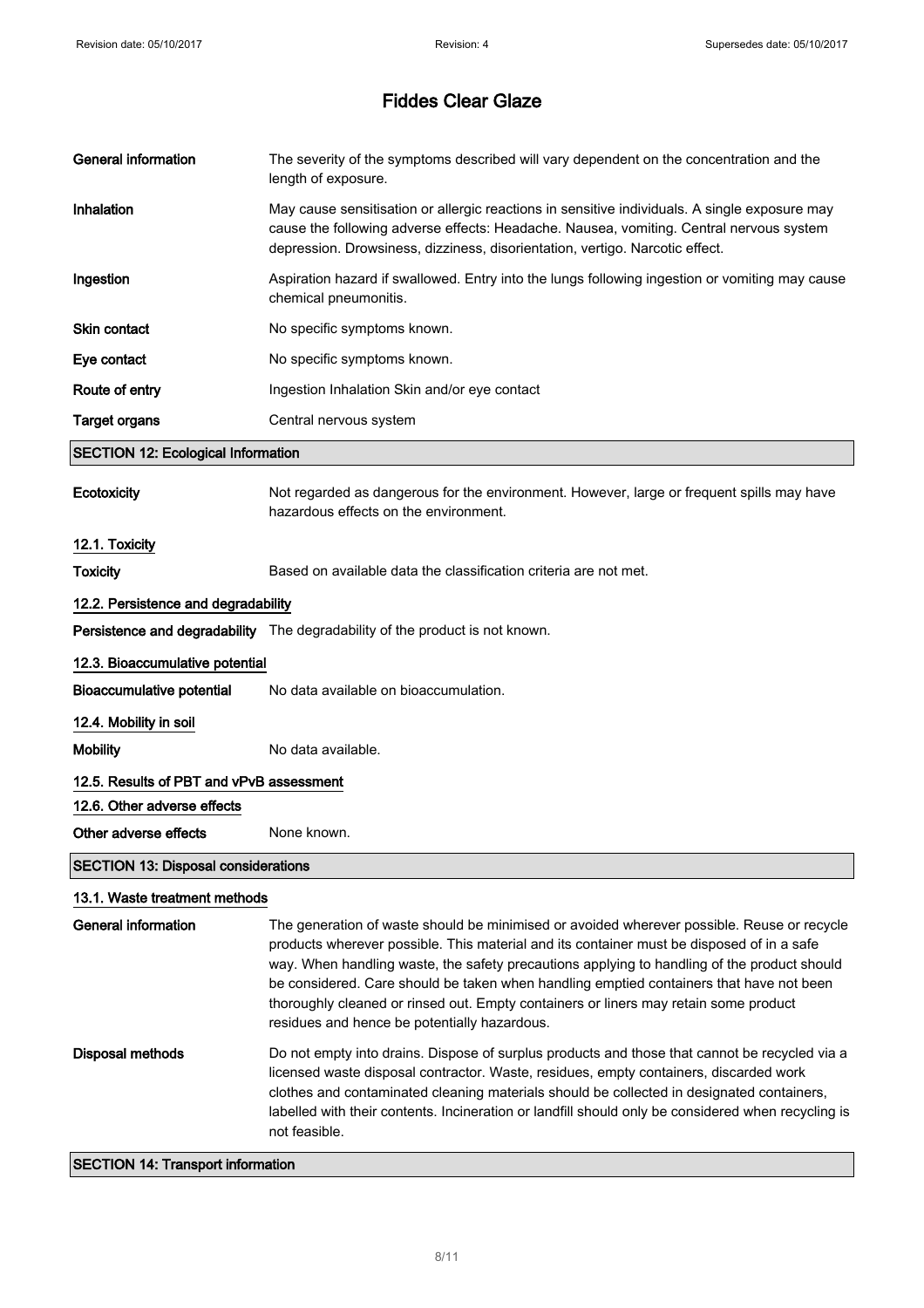| General                                            | For limited quantity packaging/limited load information, consult the relevant modal<br>documentation using the data shown in this section. |
|----------------------------------------------------|--------------------------------------------------------------------------------------------------------------------------------------------|
| 14.1. UN number                                    |                                                                                                                                            |
| UN No. (ADR/RID)                                   | 1263                                                                                                                                       |
| UN No. (IMDG)                                      | 1263                                                                                                                                       |
| UN No. (ICAO)                                      | 1263                                                                                                                                       |
| UN No. (ADN)                                       | 1263                                                                                                                                       |
| 14.2. UN proper shipping name                      |                                                                                                                                            |
| Proper shipping name<br>(ADR/RID)                  | PAINT RELATED MATERIAL                                                                                                                     |
|                                                    | Proper shipping name (IMDG) PAINT RELATED MATERIAL                                                                                         |
| Proper shipping name (ICAO) PAINT RELATED MATERIAL |                                                                                                                                            |
| Proper shipping name (ADN)                         | PAINT RELATED MATERIAL                                                                                                                     |
| 14.3. Transport hazard class(es)                   |                                                                                                                                            |
| <b>ADR/RID class</b>                               | 3                                                                                                                                          |
| ADR/RID classification code                        | F <sub>1</sub>                                                                                                                             |
| <b>ADR/RID label</b>                               | 3                                                                                                                                          |
| <b>IMDG class</b>                                  | 3                                                                                                                                          |
| <b>ICAO class/division</b>                         | 3                                                                                                                                          |
| <b>ADN class</b>                                   | 3                                                                                                                                          |

## Transport labels



| 14.4. Packing group       |   |
|---------------------------|---|
| ADR/RID packing group     | Ш |
| <b>IMDG packing group</b> | Ш |
| ADN packing group         | Ш |
| ICAO packing group        | Ш |
|                           |   |

## 14.5. Environmental hazards

Environmentally hazardous substance/marine pollutant No.

## 14.6. Special precautions for user

Always transport in closed containers that are upright and secure. Ensure that persons transporting the product know what to do in the event of an accident or spillage.

| EmS                          | $F-E. S-E$ |
|------------------------------|------------|
| ADR transport category       | 3          |
| <b>Emergency Action Code</b> | $\cdot$ 3Y |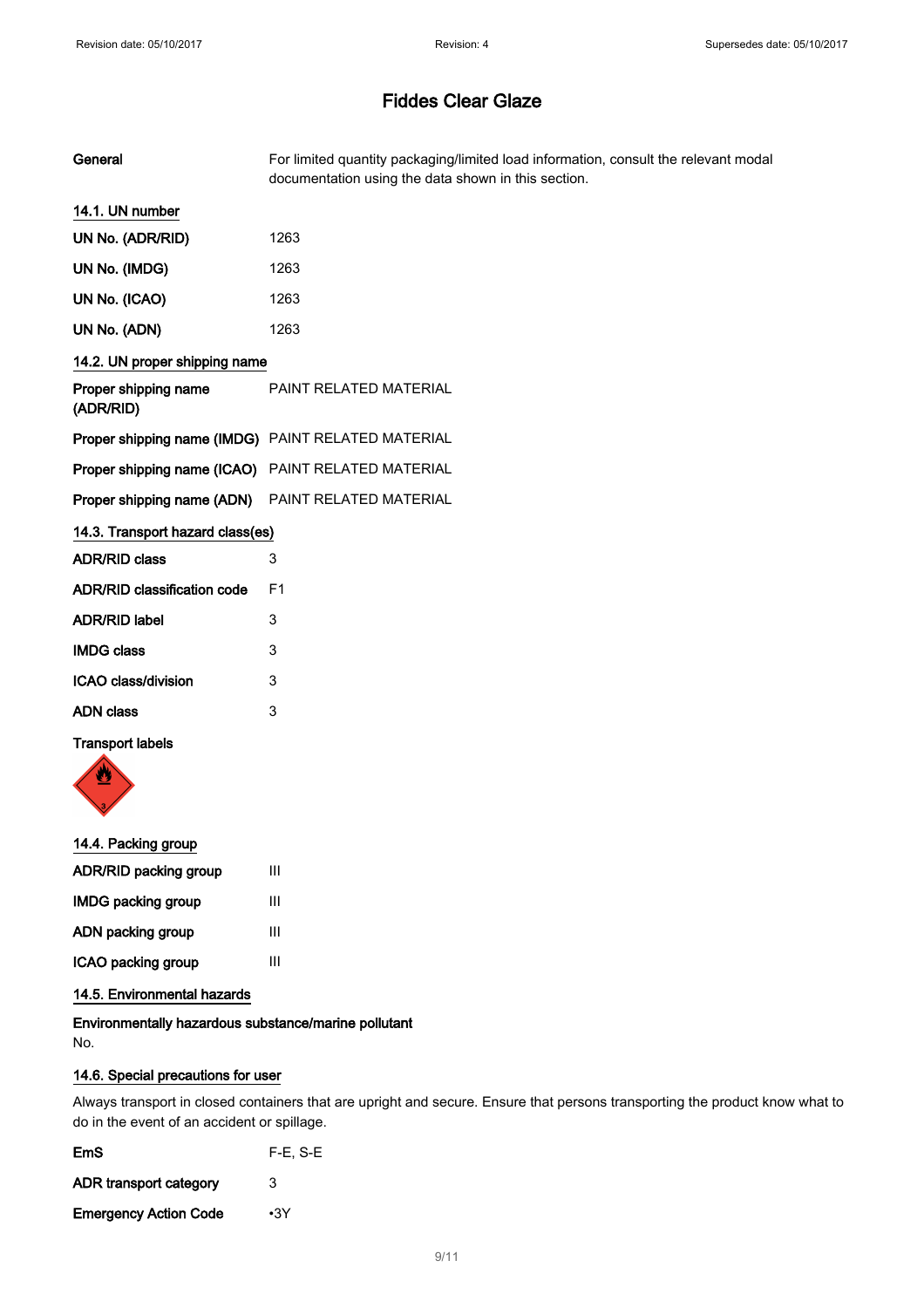## Hazard Identification Number 30

(ADR/RID)

Tunnel restriction code (D/E)

## 14.7. Transport in bulk according to Annex II of MARPOL and the IBC Code

Transport in bulk according to Not applicable. Annex II of MARPOL 73/78 and the IBC Code

#### SECTION 15: Regulatory information

## 15.1. Safety, health and environmental regulations/legislation specific for the substance or mixture

| National regulations | Health and Safety at Work etc. Act 1974 (as amended).<br>The Carriage of Dangerous Goods and Use of Transportable Pressure Equipment<br>Regulations 2009 (SI 2009 No. 1348) (as amended) ["CDG 2009"].<br>EH40/2005 Workplace exposure limits.     |
|----------------------|----------------------------------------------------------------------------------------------------------------------------------------------------------------------------------------------------------------------------------------------------|
| EU legislation       | Regulation (EC) No 1907/2006 of the European Parliament and of the Council of 18<br>December 2006 concerning the Registration, Evaluation, Authorisation and Restriction of<br>Chemicals (REACH) (as amended).                                     |
|                      | Commission Regulation (EU) No 2015/830 of 28 May 2015.<br>Regulation (EC) No 1272/2008 of the European Parliament and of the Council of 16<br>December 2008 on classification, labelling and packaging of substances and mixtures (as<br>amended). |

## 15.2. Chemical safety assessment

No chemical safety assessment has been carried out.

#### Inventories

## EU - EINECS/ELINCS

None of the ingredients are listed or exempt.

## SECTION 16: Other information

| Abbreviations and acronyms<br>used in the safety data sheet | ADR: European Agreement concerning the International Carriage of Dangerous Goods by<br>Road.<br>ADN: European Agreement concerning the International Carriage of Dangerous Goods by<br>Inland Waterways.<br>RID: European Agreement concerning the International Carriage of Dangerous Goods by<br>Rail.<br>IATA: International Air Transport Association.<br>ICAO-TI: Technical Instructions for the Safe Transport of Dangerous Goods by Air.<br>IMDG: International Maritime Dangerous Goods.<br>CAS: Chemical Abstracts Service.<br>ATE: Acute Toxicity Estimate.<br>LC <sub>50</sub> : Lethal Concentration to 50 % of a test population.<br>$LD_{50}$ : Lethal Dose to 50% of a test population (Median Lethal Dose).<br>EC <sub>50</sub> : 50% of maximal Effective Concentration.<br>PBT: Persistent, Bioaccumulative and Toxic substance.<br>vPvB: Very Persistent and Very Bioaccumulative. |
|-------------------------------------------------------------|-------------------------------------------------------------------------------------------------------------------------------------------------------------------------------------------------------------------------------------------------------------------------------------------------------------------------------------------------------------------------------------------------------------------------------------------------------------------------------------------------------------------------------------------------------------------------------------------------------------------------------------------------------------------------------------------------------------------------------------------------------------------------------------------------------------------------------------------------------------------------------------------------------|
| <b>Classification abbreviations</b><br>and acronyms         | Flam. Lig. = Flammable liquid<br>Asp. Tox. = Aspiration hazard<br>Resp. Sens. = Respiratory sensitisation<br>STOT SE = Specific target organ toxicity-single exposure                                                                                                                                                                                                                                                                                                                                                                                                                                                                                                                                                                                                                                                                                                                                 |